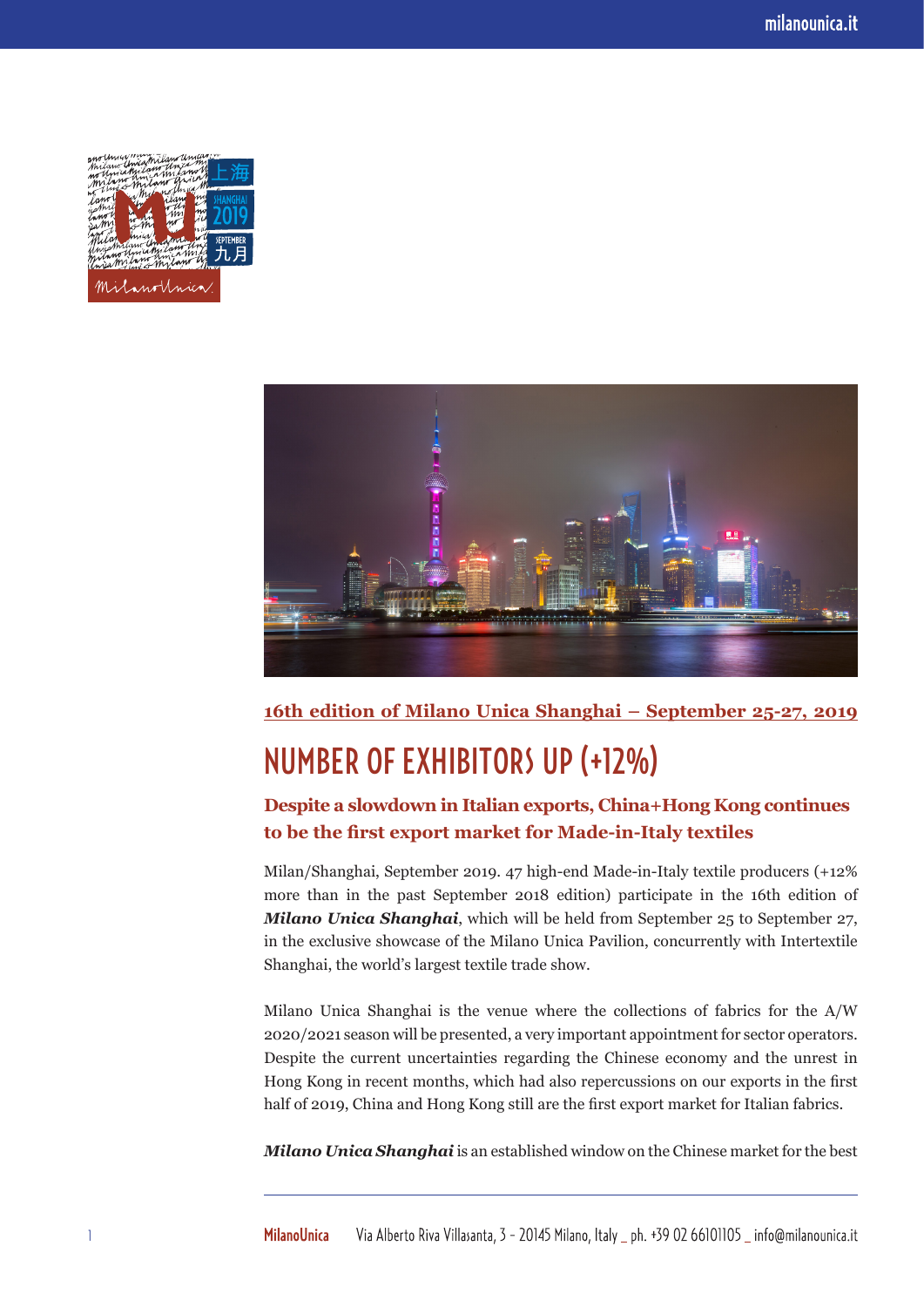

Italian textile companies, lending substance to the image of Made-in-Italy production, made possible by the active collaboration with the Italian Trade Agency ICE and the support of the Italian Ministry of Economic Development

Over the first 5 months of 2019, total exports towards China and Hong Kong, equal to more than euro 144 million, dropped by 7.9% against the same period of 2018. The concurrent increase in imports of fabrics from China+Hong Kong (+10.9%) cancelled the essential break even of the sector's trade balance between Italy and China, which had been reached for the first time in 2018. The performance of China+Hong Kong is echoed by the negative trend of Germany (-16.9%), largely offset by the double-digit positive results of Japan (+16.1%), Bulgaria (+12.6%), Portugal (+10.3%), the United States (+11.9%) and France (+3.5%), which contributed to limiting the overall negative result of exports of Made-in-Italy fabrics (-2.2%).

"*The positive determination of our exhibitors, accompanied by the quality of the collections presented in this 16th edition of Milano Unica in China, demonstrates that Italian textile producers are fully aware of the strategic importance of this market. Data for the first part of the year and projections are not rosy for 2019, but we know that we must look to the future, because the China+Hong Kong market is key for the future of the Italian textile industry. The situation in Hong Kong, the uncertainties arising from the tariff war between China and the United States, the slowdown in the Chinese economy, are uncontrollable variables in a scenario in which we must continue to be present, leveraging on the strength of the quality, creativity and sustainability of our offer,"* said **Ercole Botto Poala**, **President of Milano Unica**.

"*Despite the economic slowdown, GDP in China was up 6.2% at the end of the first half of 2019 in line with expectations of a less explosive but more sustainable growth rate. Although the drop in consumer spending is a cause for concern, there's apparently no risk of a sharp braking of Chinese economy. The Italian Trade Agency ICE is increasing investments in China to support Italian companies operating in a weakened international context and in an increasingly competitive market*. *The Italian textile sector can count on Milano Unica Shanghai platform - which our Agency strongly supports -, contributing to the creation of the best showcase for Italian products that stir interest and admiration among Chinese consumers, who are increasingly attentive to quality and innovation, the main characteristics of the Italian textile districts,*" contributed **Massimiliano Tremiterra**, Director of the Italian Trade Agency ICE of Shanghai.